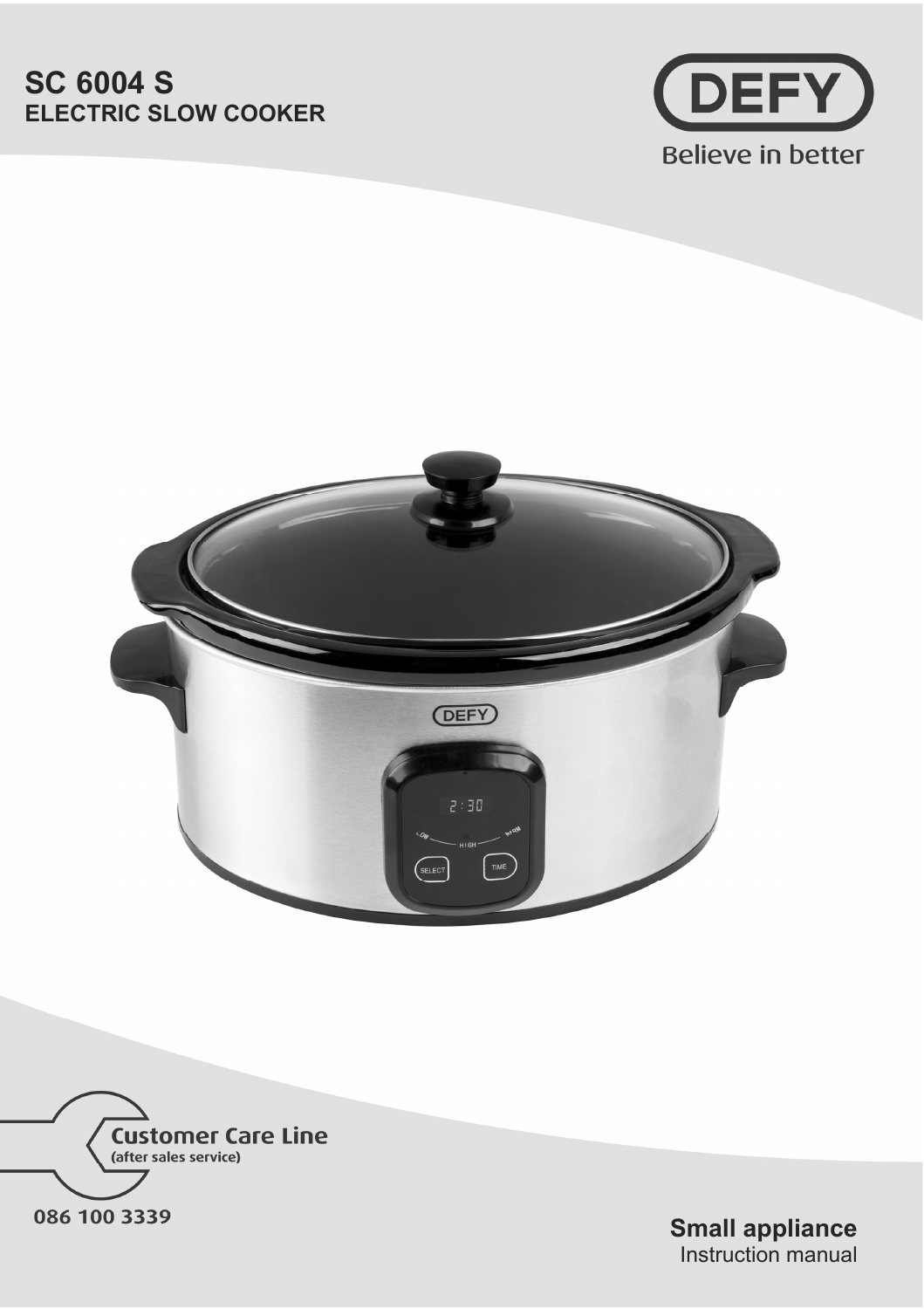## **Read this manual before operation of the appliance!**

### **Dear Customer,**

Congratulations on the purchase of your new Defy appliance!

Please read this manual carefully before using your appliance for the first time and then store it within easy reach for future reference. We trust you will enjoy years of trouble free use.

#### **The user manual:**

- This manual will provide you with information on how to safely operate and care for your appliance in order that you gain the maximum benefit from it.
- Pay particular attention to any safety instructions.

### **Controls and parts**

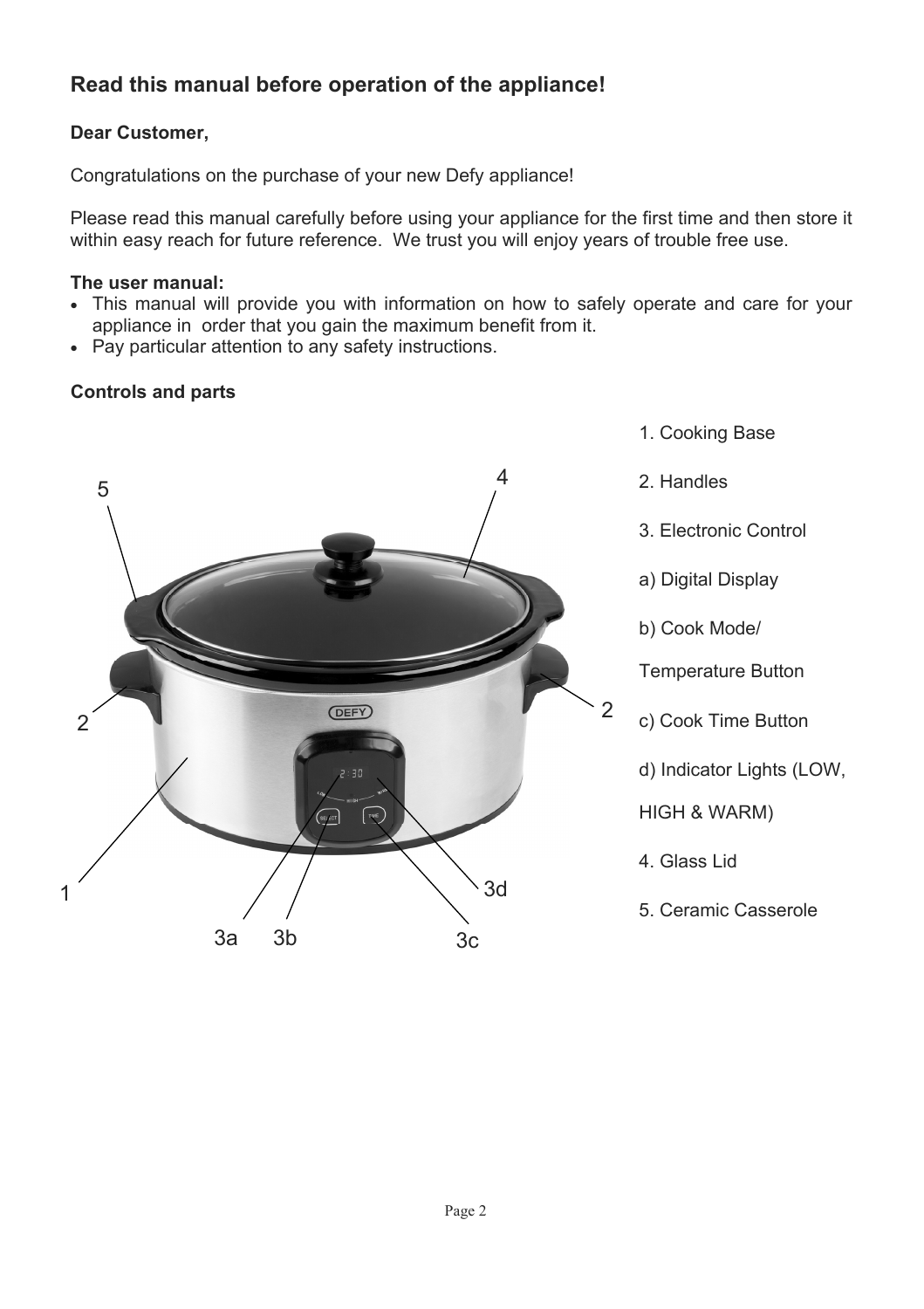# **Safety and set-up**

Please read this instruction manual thoroughly prior to using this appliance! Follow all safety instructions in order to avoid damages due to improper use!

Keep the instruction manual for future reference. Should this appliance be given to a third party, then this instruction manual must also be handed over.

- . This appliance is intended for private domestic use only and is not suitable for professional catering purposes. It should not be used for commercial use.
- **Do not use the appliance I** for anything other than its intended use.
- x Never use the appliance in or near to combustible, inflammable places and materials.
- . Do not use the appliance outdoors or in the bathroom.
- . Check if the mains voltage on the rating label corresponds to your local mains supply. The only way to disconnect the appliance from the mains is to pull out the plug.
- x Do not immerse the appliance, power cord or power plug in water or in other liquids.
- . Disconnect the power plug after using the appliance, before cleaning the appliance, before leaving the room or if a fault occurs.
- . Do not disconnect the plug by pulling on the cord.
- **Prevent damage to the** power cord by not squeezing, bending or rubbing it on sharp edges. Keep the cord away from hot surfaces and open flames.
- Do not use an extension cord with the appliance.
- x Never use the appliance if the power cord or the appliance is damaged.
- x Our Household Appliances meet applicable safety standards, thus if the appliance or power cord is damaged, it must be repaired or replaced by a service centre to avoid any dangers. Faulty or unqualified repair work may cause danger and risks to the user.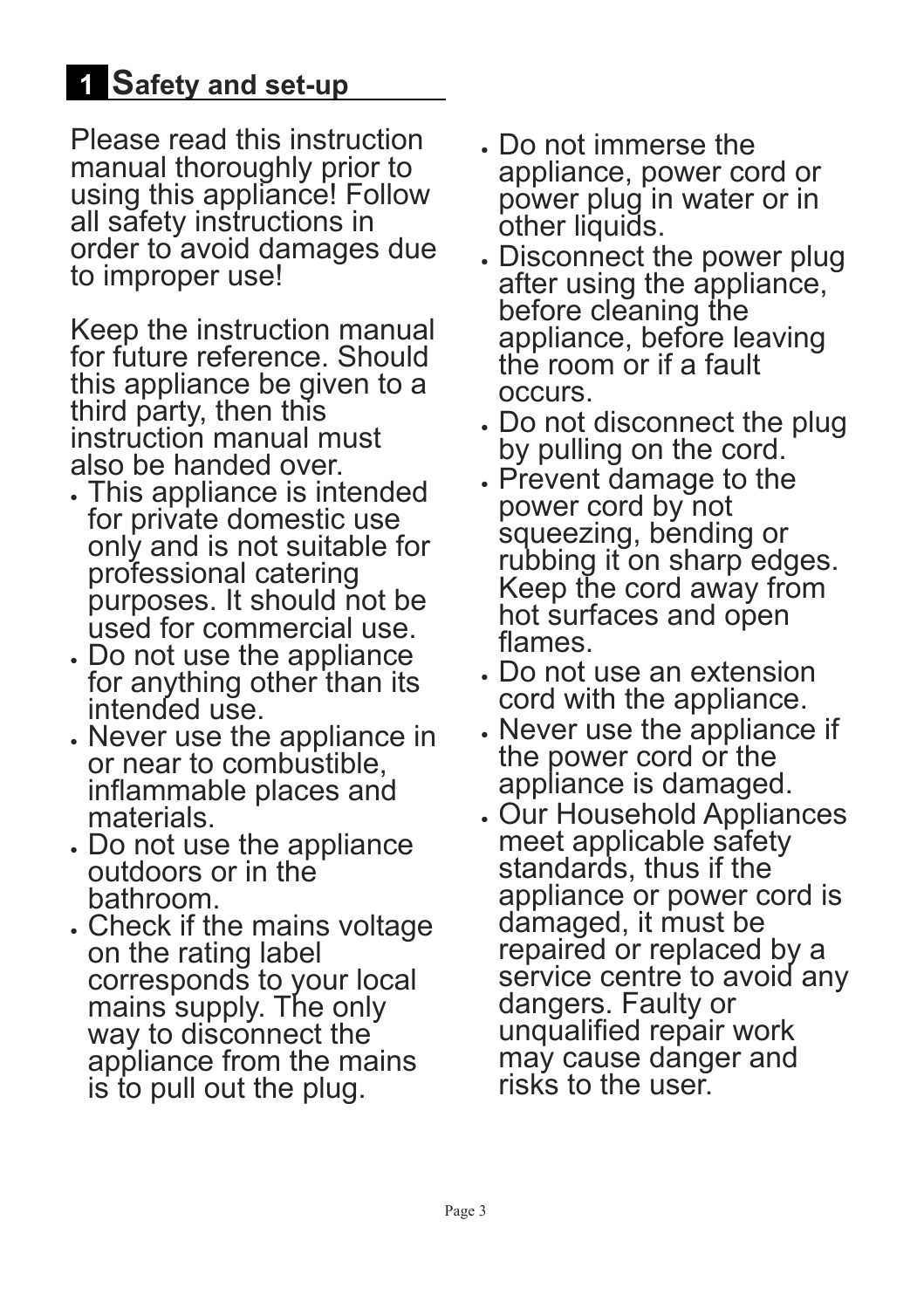- x This appliance is not intended for use by persons (including children) with reduced physical, sensory or mental capabilities or lack of experience and knowledge, unless they have been given supervision or instruction concerning the use of the appliance by a person responsible for their safety.
- x Children should be supervised to ensure that they do not play with the appliance.
- x Always keep the appliance out of the reach of children.
- x Do not leave the appliance unattended as long as it is in use. Extreme caution is advised when the appliance is being used near children and people with limited physical, sensory or mental capabilities.
- x Before using the appliance for the first time, clean all parts which come into contact with water carefully. Please see full details in the "Cleaning and Care" section.
- . Dry the appliance before connecting it to mains supply.
- **Wever operate or place** any part of this appliance on or near hot surfaces such as gas burner, electric burner or heated oven.
- . Operate the appliance with delivered parts only.
- x Do not use the appliance with damp or wet hands.
- x Always use the appliance on a stable, flat, clean and dry surface.
- x Make sure that there is no danger that the power cord could be accidentally pulled or that someone could trip over it when the appliance is in use.
- x Position the appliance in such a way that the plug is always accessible.
- x Do not stick any foreign objects on the appliance.
- x Do not touch hot surfaces. Use handles or knobs. Use pot holders when removing lid or handling hot containers.
- . To protect against electrical hazards, do not immerse cord, plugs, or the Base in water or other liquid.
- . Unplug from outlet when not in use or before putting on or taking off parts. Allow unit to cool before cleaning.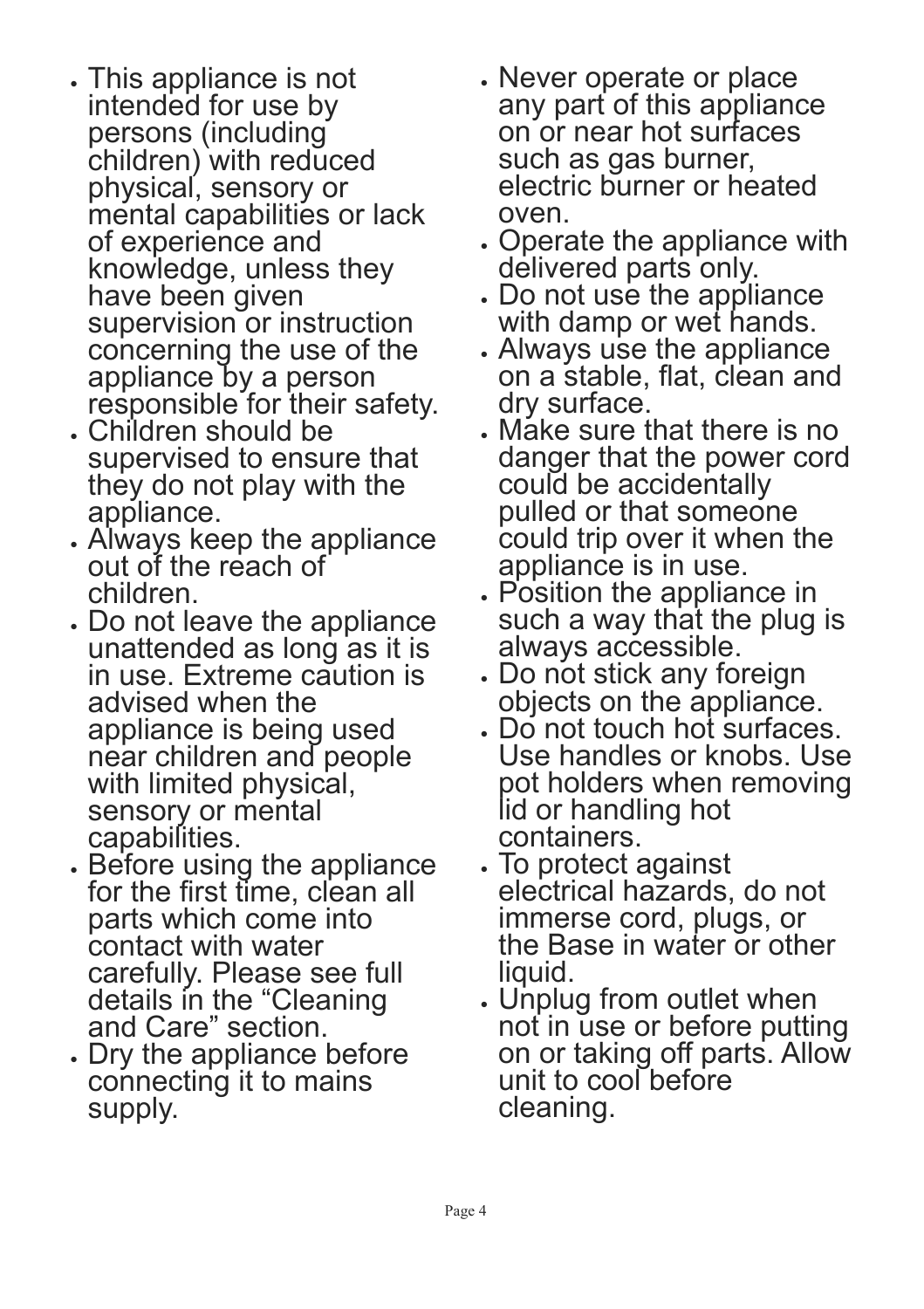- x Do not operate any appliance with a damaged cord or plug or after the appliance malfunctions, or is dropped or damaged in any manner. Return appliance to the manufacturer, for examination repair or adjustment. See Warranty section.
- x The use of accessories or attachments, not recommended or sold by the manufacture, may cause fire, electric shock or injury.
- Do not let cord hang over edge of table or counter, or touch hot surfaces.
- Do not place appliance base on or near a hot gas or electric burner, or in a heated oven.
- Extreme caution must be used when moving an appliance containing hot liquids.
- x Always attach plug to appliance first, then plug cord into the wall outlet. To disconnect, turn any control to "OFF", then remove plug from wall outlet.
- . This appliance generates steam. Do not operate uncovered.
- x Do not block steam from venting around edges of lid. Never block any steam vent holes.
- x Lift and open Lid carefully to avoid scalding and allow water to drip into the Casserole.
- x Containers are designed for use with this appliance only. They must never be used on a range top. Do not set a hot container on a wet or cold surface. Do not use a cracked container.
- x Any other servicing should be performed by an authorized service representative.
- Do not wrap the power cord around the appliance.
- x Do not dismantle the appliance under any circumstances. No warranty claims are accepted for damage caused by improper handling.



The manufacturer strives for continuous improvement. For this reason, the text and illustrations in this manual are subject to change without notice.

If the appliance is damaged in any way do not use it. Report the damage to your dealer who will take the necessary corrective action.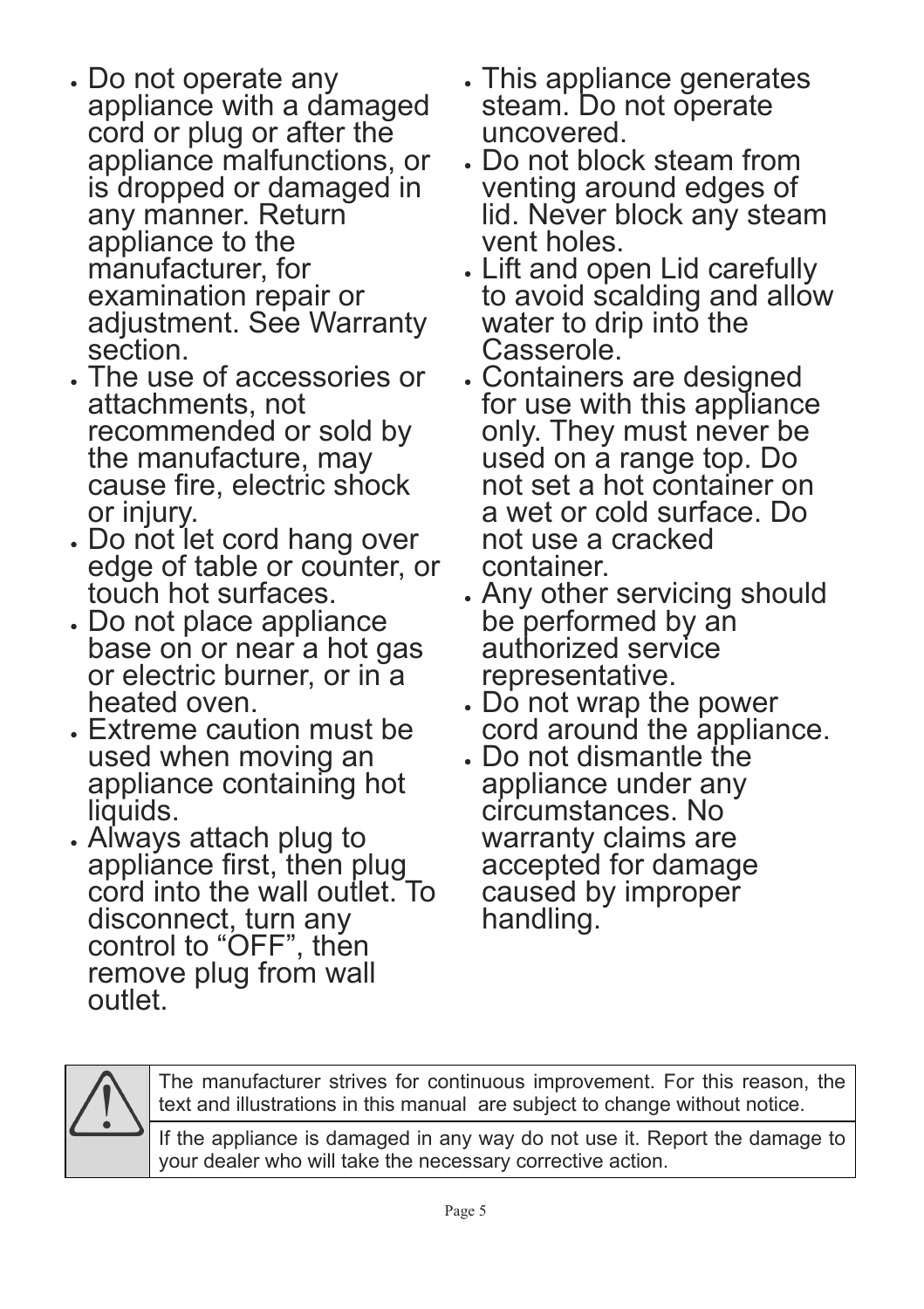

#### **Before Use**

**1.** Unpack and remove all parts and packaging materials from the carton. **2.** DO NOT plug the power cord into any outlet before reading these instructions. **3.** Wash the Casserole and Lid in warm, soapy water. Rinse and dry thoroughly. **4.** Wipe the interior and exterior of the Base with a clean, damp cloth. Dry thoroughly with a soft polishing cloth. **5.** Place the Slow Cooker on a dry, level

surface. Place Casserole in Base and add 2 cups (500 ml) of water. Cover with Lid and plug cord into wall outlet. Follow the instructions in the "How to Use the Slow Cooker" section and allow the unit to cook on high for 30 minutes.

**6.** Once the time has elapsed, push the Off Button, unplug the Slow Cooker and allow it to cool. Remove the Casserole and discard water.

**7.** Rinse Casserole and Lid. Dry thoroughly and place back in the Base.

**Note: DO NOT** use harsh detergents or abrasive cleansers on any parts of the appliance. **DO NOT** immerse the Base or power cord and plug in water or any other liquid.

**USE:** The Ceramic Casserole may be used in a conventional, convection, or microwave oven so long as it is not heated under a broiler or top browning element. **NEVER** use the Glass Lid in any type of oven. Both the Glass Lid and Ceramic Casserole can be cleaned in a dishwasher and also be used to store food in the refrigerator or freezer.

**CARE:** Use only wooden or plastic utensils. Metal utensils can scratch or mark the ceramic. The Casserole can be washed by hand or in a dishwasher.

**DO NOT** allow the Ceramic Casserole to soak or stand in water for an extended period of time. Heating the Casserole after soaking may cause the surface to crack. If scouring is required use only plastic or nylon pads with non-abrasive cleansers.

**NEVER** subject the Casserole to sudden temperature changes such as moving it from the refrigerator directly into the oven or immersing it in water when it is hot. **NEVER** add cold water to a hot Ceramic Casserole.

**NEVER** place it in contact with direct intense heat such as on a range burner or under a broiler element.

**NEVER** heat the Casserole when it is empty.

**NEVER** preheat the Base.

**NEVER** add cold food from the refrigerator directly to the Casserole. **NEVER** unplug the Base and always allow the Casserole to cool before cleaning.

### **HOW TO USE THE GLASS LID**

### **IMPORTANT PRECAUTIONS:**

The Glass Lid may shatter if exposed to direct heat or sudden temperature changes. Chips, cracks or deep scratches may also weaken the Lid. If the Lid becomes chipped, cracked or scratched, do not use it. Discard it and order a replacement.

**ALWAYS** allow the Lid to cool on a dry heat resistant surface before handling. **NEVER** place it on a cold or wet surface as this may cause it to crack or shatter. **NEVER** use the Glass Lid in a conventional, convection or microwave oven.

### **HOW TO USE THE SLOW COOKER**

A Slow Cooker is easy to use but it is different from conventional cooking. This booklet is intended to be used as a general guideline and contains several suggestions and helpful hints for successful slow cooking.

One of the benefits of slow cooking is that meals can be prepared in advance and the cooking time can be set so that the food is ready to serve at the appropriate time.

There is an abundance of recipes specifically designed for slow cooking that can be easily found on the internet or in recipe books at your local bookstore or library.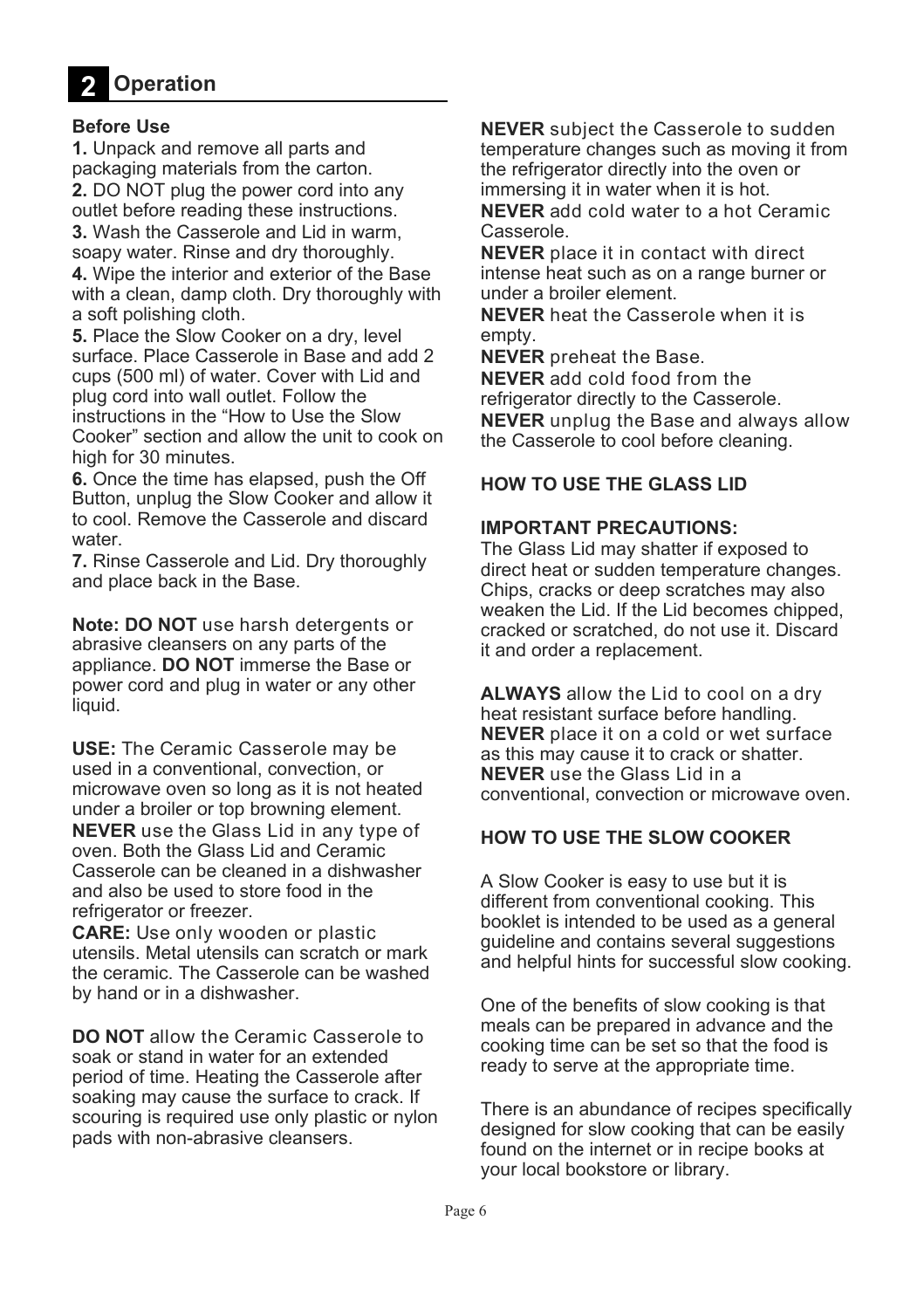**1.** Place the Slow Cooker on a dry, level surface. Add recipe ingredients to the Ceramic Casserole and cover with Lid. Place Ceramic Casserole in Slow Cooker base.

**2.** Plug unit into the wall outlet. The digital display will flash "- - - -".

**3.** Set the required amount of time by pressing the "Cook Time" Button. Each time you press the Cook Time Button the time will increase by 30 minutes, to a maximum of 10 hours. If you don't press the Cook Time Button for 3 seconds the cooking time will be the time showing in the Display Window.

**NOTE:** If you would prefer less cooking time than the default setting of 6 hours, continue to press the Cook Time Button past 10 hours and the Cook Time will display 30 minutes. Press to increase the time by 30 minute increments.

**4.** Once the Cooking Time is finished, the unit will switch to "Warm." The default time of the Warm cycle is 6 hours.

**NOTE:** If you would prefer less warming time that the default 6 hours, continue to press the Cook Time Button past 10 hours and Cook Time will display 30 minutes. Press to increase the time by 30 minute increments.

**5.** Once the 6 hours has elapsed, the slow cooker automatically switches Off. The indicator lights will go out and the Digital Display shows "-----". Unplug the Slow Cooker from the wall outlet.

**NOTE:** To stop heating during the cooking process, press the Off Button. The Digital Display flashes "- - - -". Unplug the Slow Cooker.

### **HELPFUL HINTS USING THE SLOW COOKER**

• The Lid does not form a tight seal with the Casserole. However, it should be centred on the Casserole for best results.

• Stirring is not required while slow cooking. However, when cooking on High, stirring occasionally will help distribute flavours.

• For best results the Casserole should be at least half full.

• For soups and stews, leave a 2" (5 cm) space between the food and the top to allow ingredients to simmer. When cooking on the High setting, keep checking from time to time as some soups and stews may come to a boil.

• When slow cooking it is more appropriate to use less tender, cheaper cuts of meat than the more expensive varieties. Remove excess fat before cooking and if called for, brown the meat on a range top using a metal frying pan before adding meat to the Casserole.

• The greater the fat content in the meat the less liquid is required. When cooking meat with high fat content, place thick slices of onion under the meat so that it will not sit and cook in the fat.

Roasts, when cooked on Low, may be prepared without adding any liquid. • Use a meat thermometer to determine if the meat has been cooked to your taste. • Fresh or thawed fish or seafood should be added to the Casserole only 1 hour before serving as they may fall apart during prolonged cooking.

• Since raw vegetables take longer to cook than meat, cut them into small pieces 1/2" (12mm) diameter before adding to the Casserole.

• Milk, sour cream or other dairy products should be added just before serving as these tend to break down during prolonged cooking.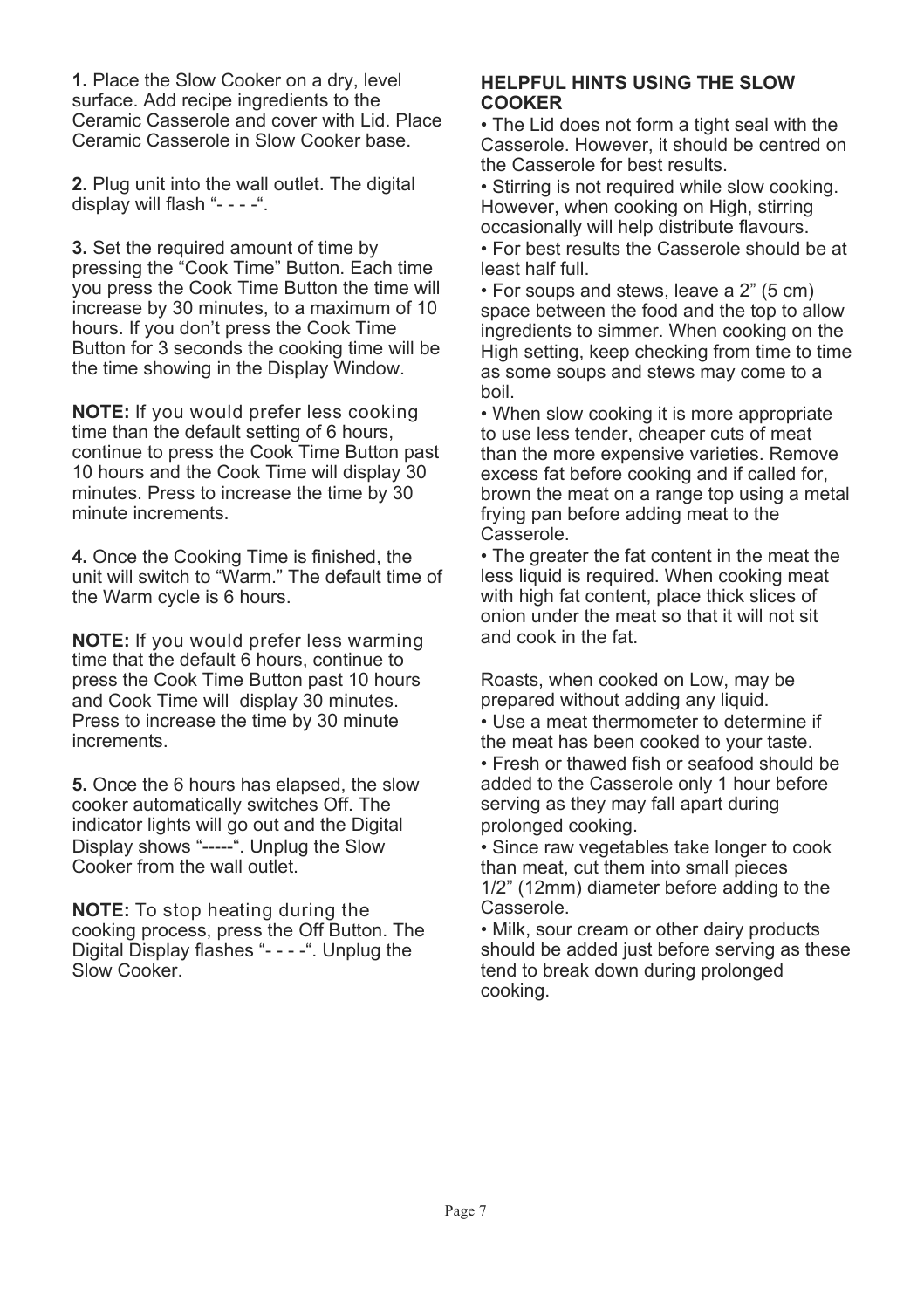• To thicken juices or make gravy at the end of the cooking cycle, make a smooth mixture of 2 to 4 tbsps.  $(30 - 60 \text{ ml})$  of corn starch, 1/4 cup (60 ml) of water, and 2 tbsp. (30 ml) of butter. Remove cooked food from Casserole. Add the mixture to the juices remaining in the Casserole, set to High and stir until liquid thickens.

• Do not worry if the food remains in the Slow Cooker longer than planned. The Slow Cooker cooks very slowly and will be very forgiving if you are running a little late.

### **GENERAL RECIPE INSTRUCTIONS**

**1.** Prepare recipe according to directions. **2.** Place food in Ceramic Casserole and cover with Lid.

**3.** Use the following chart to help adapt your favourite recipes to the Slow Cooker. These times are approximate and should be used only as general guidelines.

| Regular cooking   | <b>Slow Cooker Time</b> |           |
|-------------------|-------------------------|-----------|
| Time              | Low                     | High      |
| 30 minutes        | 7-8 hours               | 3-4 hours |
| $35 - 60$ minutes | 8-9 hours               | 4-5 hours |
| $1 - 3$ hours     | 9-10 hours              | 5-6 hours |

**4.** Follow the instructions in the "How to Use the Slow Cooker" section.

**5.** Using a potholder or oven mitt, carefully remove Lid.

**CAUTION:** When removing the Lid, grasp the knob and slowly lift the side that is away from you to allow the steam to escape before setting the Lid aside. To avoid burns, always hold the Lid so that escaping steam flows away from your hands, arms and face.

**6.** Using pot holders or oven mitts grasp the Ceramic Casserole by the handles on either end and remove from the Base.

**7.** Always place a trivet under the Casserole before placing on table or countertop. Serve contents.

### **HELPFUL HINTS FOR ADAPTING RECIPES**

• The Low setting is recommended for all day cooking. Most meat and vegetable combinations require at least 7 hours on Low.

• For best flavour use whole leaf herbs and spice during the initial preparation. If ground herbs and spices are used, stir in during the last hour of cooking.

• The time required to cook is affected by many factors. The water and fat content of the food, its starting temperature, and the size of the pieces will all affect the cooking time. For example, meat cut into pieces will cook faster than a whole roast. Adjust the time accordingly.

• Recipes for vegetable casseroles must contain liquid to prevent scorching of the sides of the Casserole.

• You may choose to substitute ingredients in a recipe. For example, a 12 oz. can of chicken broth could be replaced by a 10 oz. can of tomato soup and 2 oz. of another liquid such as water or grape juice.

• Canned beans may be added directly to any recipe. However, dried beans (especially red kidney beans) should be soaked in water and boiled first. After boiling in 3 times their volume of unsalted water, discard water and add beans to recipe.

**NOTE:** Beans must be softened completely before they are combined with sugary and/or acidic foods, as these have a hardening effect on beans. In this case, beans should be allowed to simmer until tender after boiling (about 1-1/2 hours).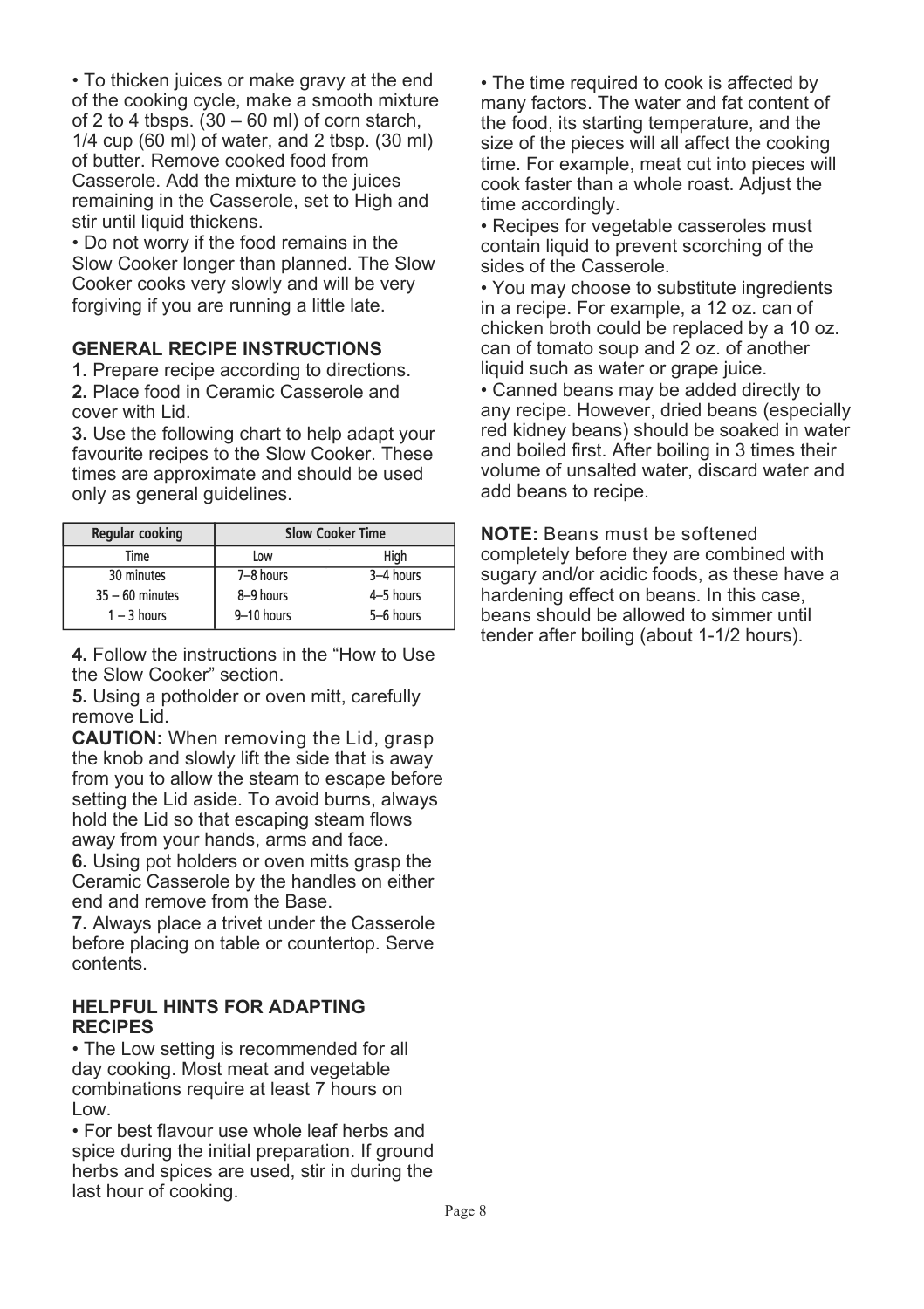### **Recipes**

### **Beef pot**

3 lb. (1.4 kg.) pot roast 1 tsp. (5 ml) vegetable oil 1-1/2 tsp. (8 ml) salt 1/4 tsp. (1.2 ml) pepper 4 apples, cored and cut in large chunks 1 onion, sliced 1/2 cup (125 ml) apple juice 3 tbsp. (45 ml) flour 3 tbsp. (45 ml) water

Trim excess fat from roast and coat meat with oil. Sprinkle with salt and pepper. Place apples and onions in the bottom of the ceramic casserole, then place roast on top of mixture. Pour in apple juice. Cover and cook on low setting for  $8 - 10$  hours. Remove the roast. Make a paste with the flour and water and stir into the dripping in the ceramic casserole to make the gravy and cook until thickened. Slice the roast and serve with gravy.

### **Chili**

2 lbs. (900 g) ground beef 2 cans kidney beans, washed and drained 1 large can tomatoes, drained 2 onions, large dice 1 green pepper, large dice 2 garlic cloves, peeled and minced 2 tbsp. (30 ml) chili powder 1 tsp. (5 ml) cumin 1 tsp. (5 ml) pepper 1/2 tsp. (3 ml) salt

In a large skillet, brown the ground beef and drain the fat.

Add all ingredients into the ceramic casserole and stir. Cover and cook on low for 9-10 hours.

### **Chicken and vegetable casserole**

6 half chicken breasts, bone in (3 – 4 lbs, 1.4  $-1.8q$ 1/4 tsp. (1.5 ml) paprika 1 tsp. (5 ml) salt 1/4 (1.5 ml) white pepper 2 tsp. (10 ml) chicken stock powder 2 cups (500 ml) mushrooms, sliced 1 small onion, small dice 1 cup (250 ml) small baby carrots 3/4 cup (180 ml) white grape juice 1/2 cup (125 ml) evaporated milk 2 tbsp. (30 ml) cornstarch

Remove skin from chicken. Mix the paprika, salt and pepper together. Sprinkle on chicken. Place chicken in ceramic casserole. Add chicken stock powder, mushrooms and onion. Pour white grape juice over top. Do not stir. Cover and cook on high for 2-1/2 to 3 hours. Remove chicken and vegetables and keep warm. In a small pot combine evaporated milk and cornstarch until smooth. Gradually stir in 2 cups of the cooking liquid. Stir over low heat until mixture comes to a boil and thickens. Serve with chicken and vegetables.

### **Chicken noodle soup**

3 lbs. (1.4 kg) chicken, cut up 2qts.(2L) water 1 tbsp. (15 ml) salt 1/2 tsp. (3 ml) pepper 1 onion, diced 2 stalks celery, diced 2 carrots, diced 1 bay leaf 1/3 cup (85 ml) parsley 6 oz. (140 g) small pasta noodles

Place all ingredients except the noodles in the ceramic casserole. Cover and cook on low for 7 hours. Remove the chicken, and pull meat from the bones. Discard bones and cut chicken into bit size pieces. Return chicken to broth and add the noodles. Cook for 30 minutes on high. Remove bay leaf and serve.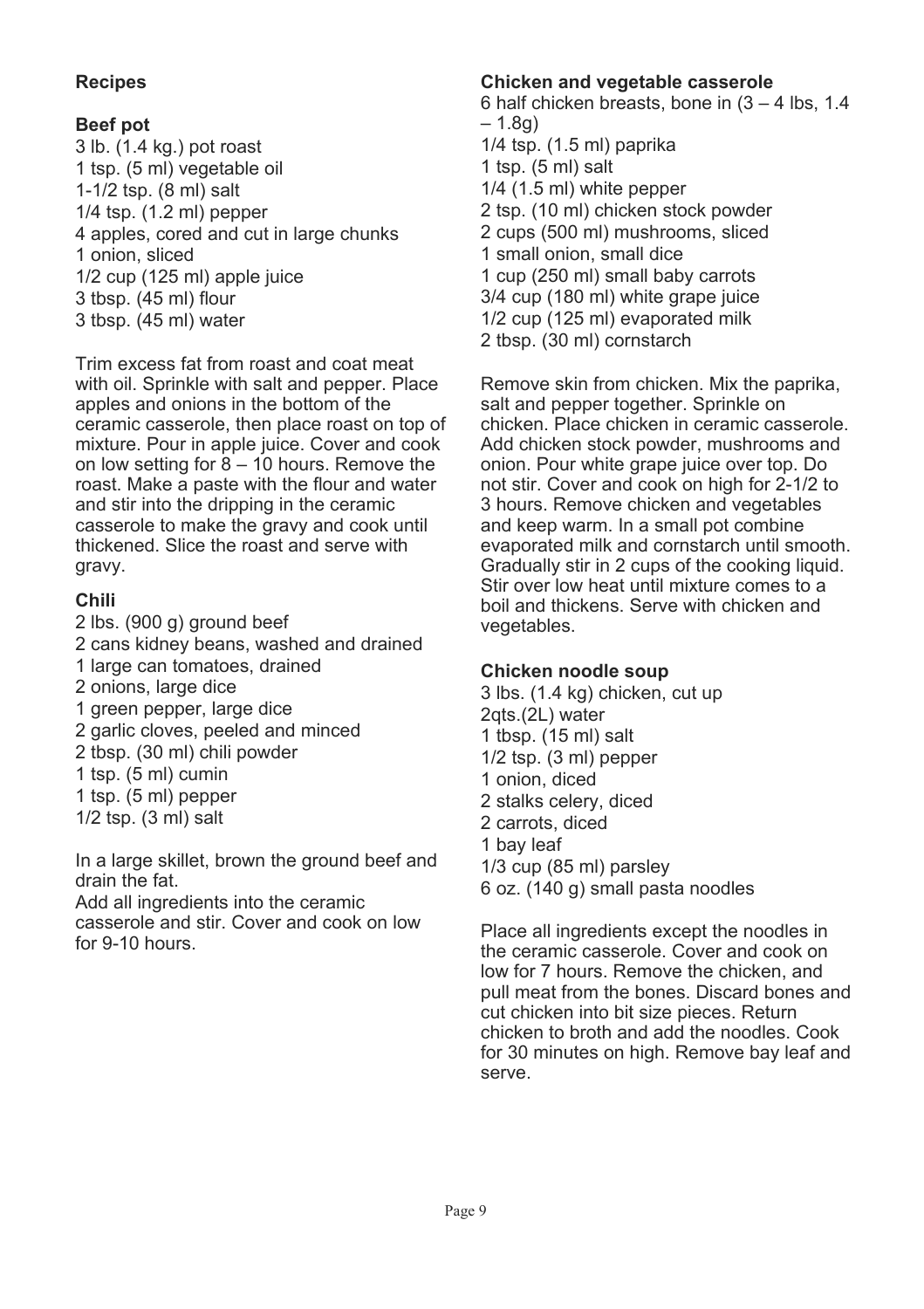### **Cleaning and care**

### **Caution**

Never use petrol, solvents or abrasive cleaners, metal objects or hard brushes to clean the appliance.

Never put the appliance, base or power cord in water or any other liquid.

**1.** This appliance should be cleaned after every use. Before cleaning, unplug the Base and allow the appliance to cool. **DO NOT**  use harsh detergents or abrasive cleansers on any part of the

appliance.

**2.** Wash the Casserole and Lid in warm soapy water. Rinse well and dry. If food sticks to the surface of the Casserole, fill it with warm soapy water and let it stand for an hour before cleaning. Casserole and Lid may be washed in a dishwasher. To prevent damage place them carefully in a rack so that they do not touch each other or any other object during cleaning cycles.

**3.** Wipe the exterior and interior of Base with a soft damp cloth. Dry with a soft cloth. **DO NOT** immerse the Base or power cord and plug in water or any other liquid.

**4.** To remove any stains from the Ceramic Casserole, clean with a non-abrasive cleanser or apply a thin paste of baking soda to the affected areas. To remove water spots or mineral deposits wipe with distilled white vinegar. Clean in warm soapy water, rinse and wipe dry with a soft cloth.

**5.** Store all parts of the Slow Cooker only once they are clean and dry. Never store when the Casserole is wet. To store, place the Casserole inside Base and wrap Lid in a soft cloth or towel before storing upside down on the Casserole. Never wrap the power cord around the Base.

### **Storage**

- If you do not plan to use the appliance for a long period of time, please store it carefully.
- Make sure the appliance is unplugged and completely dry.
- Store the appliance in a cool, dry place.
- Make sure the appliance is kept out of the reach of children.

### **Environmental note**

Do not dispose of the appliance with normal household waste at the end of its service life. Consult your local authorities for disposal information and facilities available.

**Help protect the environment by recycling used appliances.** 

### **Technical data**

**Model:** SC 6004 S 220-240V/50-60Hz 185-220W

**Technical and design modifications reserved.**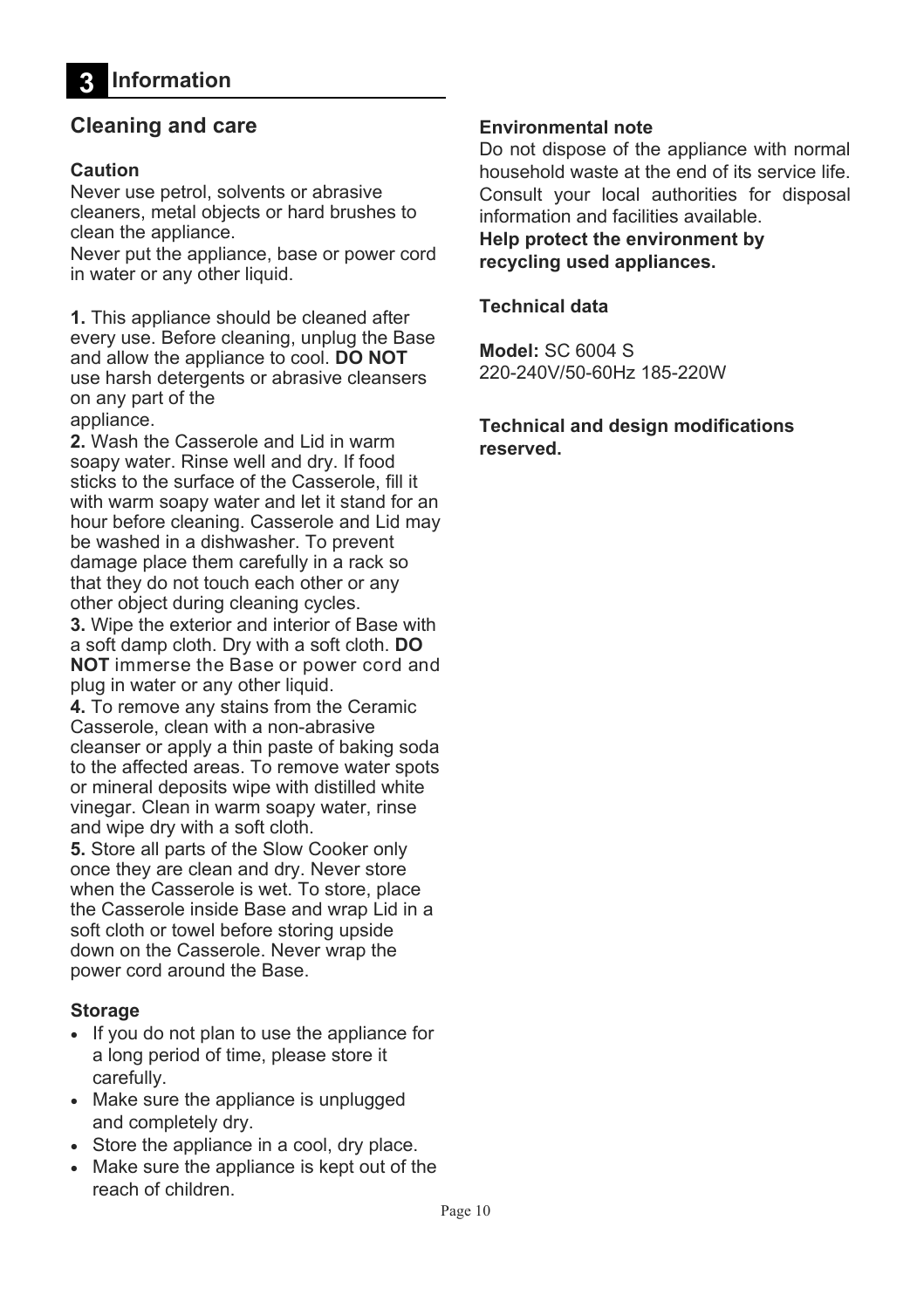#### **Branches 4**

**If you have followed the instructions and still have a problem, contact the customer care line on 086 100 3339. They will be able to advise you on any aspect of the appliance.**

#### **South African Branches:**

### **BLOEMFONTEIN**

Unit Number 5 Monument Business Park 50 Monument Road Oranjesig, Bloemfontein Bloemfontein.Service@defy.co.za

#### **CAPE TOWN**

5A Marconi Rd. Montague Gardens, 7441 CapeTown.Service@defy.co.za

#### **DURBAN**

135 Teakwood Road, Jacobs, Durban, 4052 Durban.Service@defy.co.za

### **EAST LONDON**

Robbie de Lange Road, Wilsonia, East London, 5201 EastLondon.Service@defy.co.za

#### **GAUTENG, MIDRAND**

127 15th Road, Cnr Pharmaceutical &15th Rd, Midrand, Gauteng Gauteng.Service@defy.co.za

#### **POLOKWANE**

87 Nelson Mandela Drive, Superbia 0699 Polokwane.Service@defy.co.za

### **PORT ELIZABETH**

112 Patterson Road, North End, Port Elizabeth 6001 PortElizabeth.Service@defy.co.za

#### **Sub-Saharan Africa Branches:**

#### **ZAMBIA: SOUTHGATE INVESTMENTS LTD**

Plot 1606, Sheki Sheki Road P.O. Box 33681 Lusaka, 10101, Zambia Tel: +260 0211 242332/3 Fax: +260 0211 242933 sgiservicecentre@microlink.zm

#### **NAMIBIA: ATLANTIC DISTRIBUTORS (PTY) LTD**

10 Tienie Louw Street, Northern Industrial Area P.O. Box 21158, Windhoek, Namibia Tel: (061) 216162 Fax: (061) 216134 atlantic@mweb.com.na

#### **ZIMBABWE: TRADECOMAFRICA**

Trade Com Africa, 183 Loreley Crescent Msasa, Harare, Zimbabwe Tel: +263 4 486165/6 Cell: +263 772 469010 Cell: +263 772 469011

#### **BOTSWANA: RAY MORGAN AGENCIES**

RMA Service Centre, Plot 48, East Gate Gaborone International Commerce Park Kgale View, Gaborone Botswana Tel: +267 390 3996 / 390 3912 Fax: +267 318 7376 Cell: +267 7134 6539 service@rma.co.bw; raja@rma.co.bw

#### **SWAZILAND: LYNDS DISTRIBUTORS**

P.O Box 716, Mbabane, Swaziland, H100 Tel: (00268) 2515 4310/8 Fax: (00268) 2518 4318

### **MOZAMBIQUE: COOL WORLD. LDA**

Rua da Resistencia No. 97B R/C Cell: +258 84 44 61 234 coolworldlda@hotmail.com Nosso Show Room Av: da Industrias, Parcela No.735 \* 735A Machava, Maputo

### **OTHER AREAS ARE SERVICED BY OVER 200 AUTHORISED SERVICE AGENTS. PLEASE CONSULT THE CUSTOMER CARE LINE ON 086 100 3339 FOR DETAILS.**